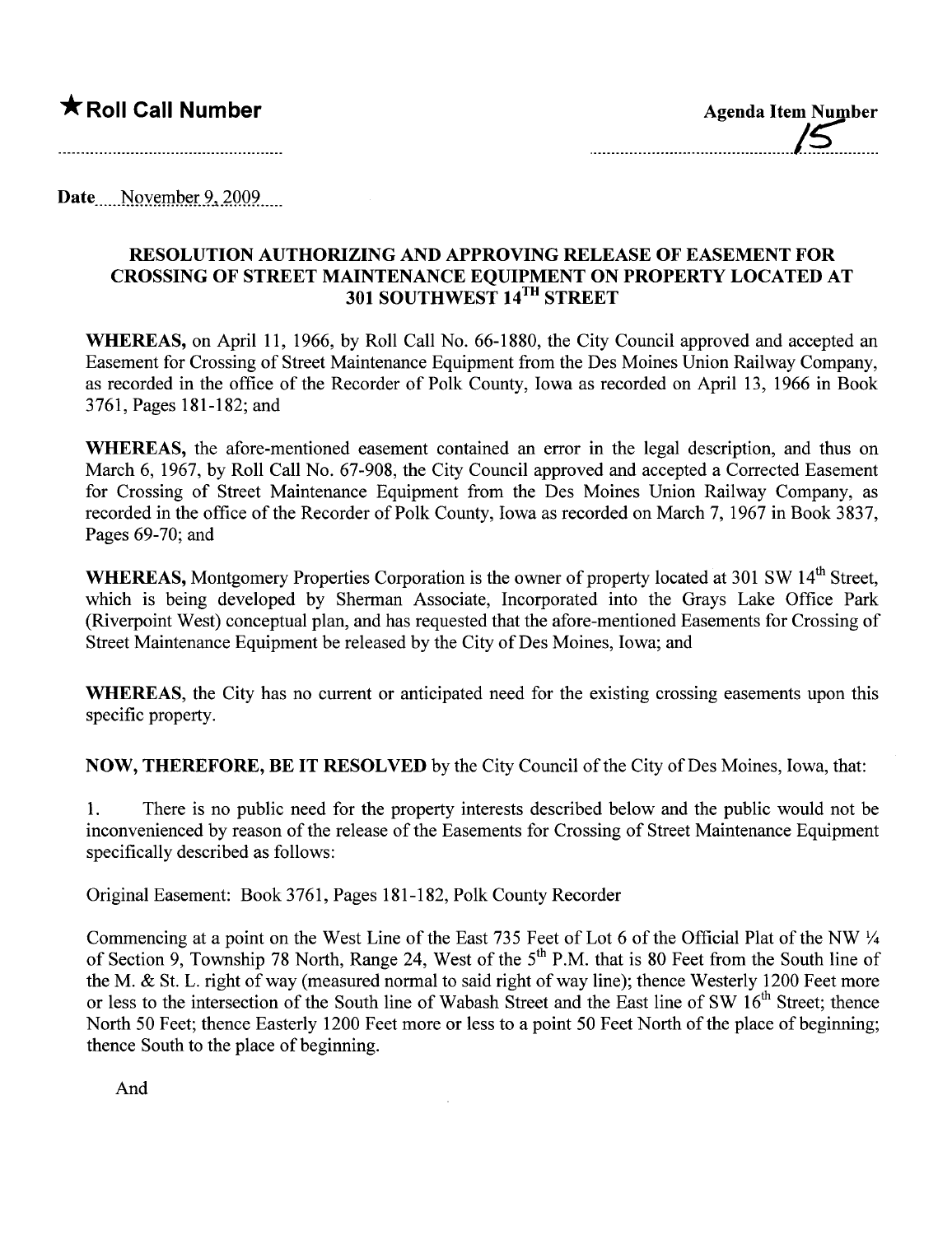## \* Roll Call Number Agenda Item Number

,................................................j~....

Date November 9, 2009

Corrected Easement: Book 3837, Pages 69-70, Polk County Recorder

That part of the NE  $\frac{1}{4}$  of Section 8-78-24, and that part of Lot 5 of the Official Plat of the NW  $\frac{1}{4}$  of Section 9-78-24 lying East of SW 16<sup>th</sup> Street and North of a line that is 66 feet South of (measured at right angles to) and parallel to the South line of the M. & St. L. Railway right of way; Also

Commencing at the intersection of the above mentioned line with the East line of said Lot 5; thence SErly to a point on the West line of the East 735 feet of Lot 6 of the Official Plat of the NW  $\frac{1}{4}$  of Section 9-78-24 that is 80 feet from the South line of the M. & St. L. right of way (measured normal to said right of way line); thence North to the South line of the M. & S1. L. right of way; thence NWrly along the South line of the M. & St. L. right of way to the NW corner of said Lot 6; thence South to the place of beginning.

2. The release of such property interests be and is hereby approved.

3. The Mayor is authorized and directed to sign the Releases of Easement for Crossing of Street Maintenance Equipment and the City Clerk is authorized and directed to attest to the Mayor's signature.

4. The City Clerk is authorized and directed to forward the original of said Releases of Easement for Crossing of Street Maintenance Equipment to the Real Estate Division of the Engineering Department for the purpose of causing said document to be recorded.

5. The Real Estate Division Manager is authorized and directed to forward the original of the Releases of Easement for Crossing of Street Maintenance Equipment to the Polk County Recorder's Office for the purpose of causing this document to be recorded.

6. Upon receipt of the recorded documents back from the Polk County Recorder, the Real Estate Division Manager shall mail the original of the Releases of Easement for Crossing of Street Maintenance Equipment to Montgomery Properties Corporation.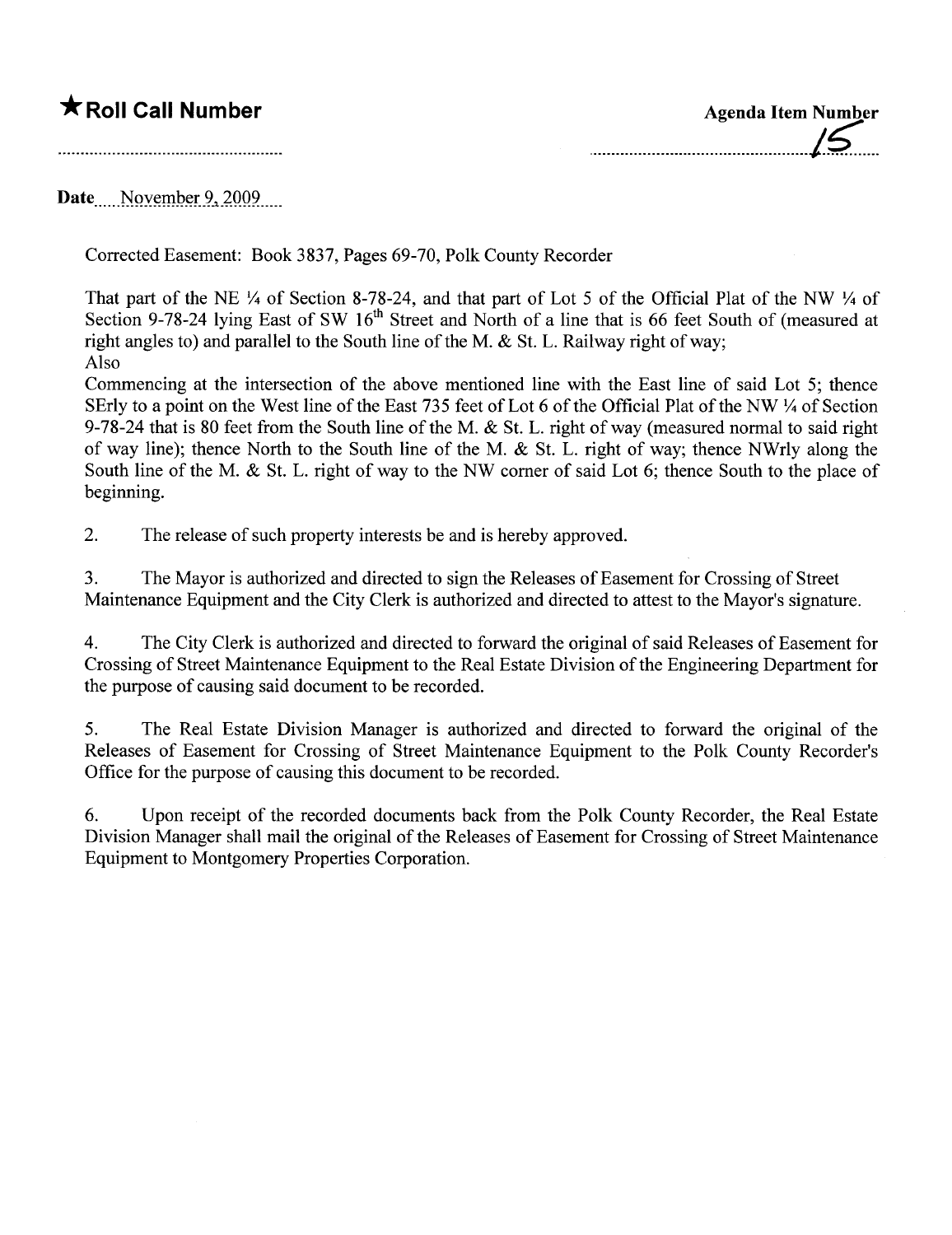## \* Roll Call Number

Date\_\_\_\_November 9, 2009.

Moved by the state of the state of the adopt.

 $\sqrt{5}$ 

Agenda Item Number

APPROVED AS TO FORM:<br>Wenne K. Frank, Frank

Assistant City Attorney

| <b>COUNCIL ACTION</b> | <b>YEAS</b> | <b>NAYS</b> | <b>PASS</b> | <b>ABSENT</b>   | <b>CERTIFICATE</b>                                                                                                                                                                                      |  |  |  |
|-----------------------|-------------|-------------|-------------|-----------------|---------------------------------------------------------------------------------------------------------------------------------------------------------------------------------------------------------|--|--|--|
| <b>COWNIE</b>         |             |             |             |                 |                                                                                                                                                                                                         |  |  |  |
| <b>COLEMAN</b>        |             |             |             |                 | I, Diane Rauh, City Clerk of said City hereby<br>certify that at a meeting of the City Council of<br>said City of Des Moines, held on the above date,<br>among other proceedings the above was adopted. |  |  |  |
| <b>HENSLEY</b>        |             |             |             |                 |                                                                                                                                                                                                         |  |  |  |
| <b>KIERNAN</b>        |             |             |             |                 |                                                                                                                                                                                                         |  |  |  |
| <b>MAHAFFEY</b>       |             |             |             |                 |                                                                                                                                                                                                         |  |  |  |
| <b>MEYER</b>          |             |             |             |                 | IN WITNESS WHEREOF, I have hereunto set my                                                                                                                                                              |  |  |  |
| <b>VLASSIS</b>        |             |             |             |                 | hand and affixed my seal the day and year first<br>above written.                                                                                                                                       |  |  |  |
| <b>TOTAL</b>          |             |             |             |                 |                                                                                                                                                                                                         |  |  |  |
| <b>MOTION CARRIED</b> |             |             |             | <b>APPROVED</b> |                                                                                                                                                                                                         |  |  |  |
|                       |             |             |             | Mayor           | City Clerk                                                                                                                                                                                              |  |  |  |